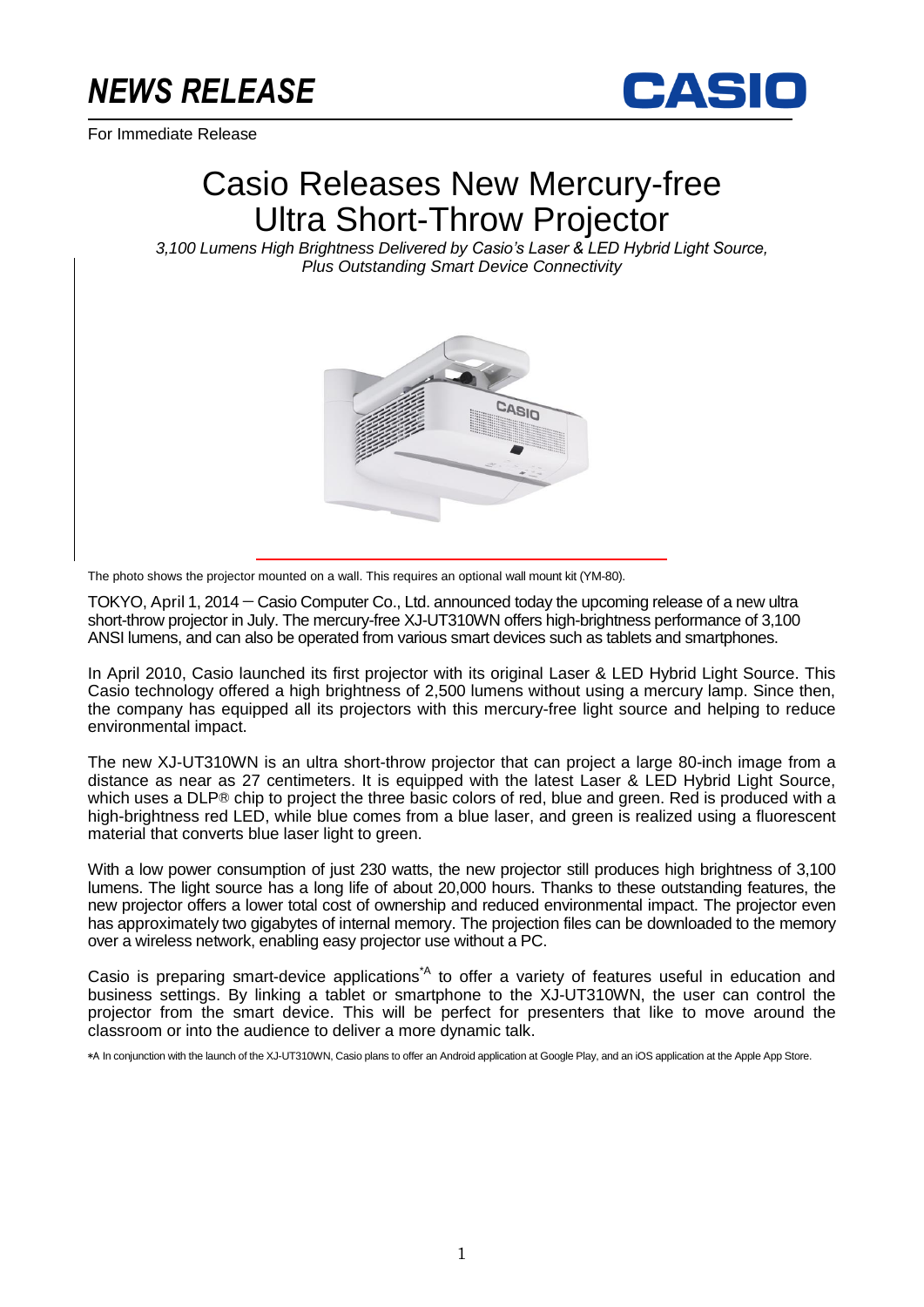# **Features of the Smart-Device Applications**

# ■ PC remote operation

This feature enables the user to operate a PC that is connected to the XJ-UT310WN from the smart device. It allows the instructor or presenter to move around the room without having to return to the PC, and lets him or her interact more with the students or audience.

#### ■ Camera image projection

Images captured by a smart-device camera can be projected by the XJ-UT310WN in real time. For example, a teacher can walk around the classroom and capture images of students' group work and instantly project them on the screen. This allows information to be quickly shared with the whole class.

# ■ Content projection

This feature enables the XJ-UT310WN to project education or presentation materials stored in apps. The Internet browser screen on the smart device can also be projected, enabling the easy creation of lessons or presentations containing the latest information.

### ■ Projector operation

This feature enables the XJ-UT310WN to be operated from the smart device. The projection content source can be switched between PC, AV and other input devices, internal memory, and USB connected device. The sound and picture, including features such as freeze and blank screen, can also be adjusted, along with a variety of other operations.

DLP is a registered trademark of Texas Instruments of the United States.<br>Android and Google Play are trademarks of Google Inc.<br>Apple is a registered trademark of Apple Inc. in the United States and/or other countries. App

### **Specifications**

| Model                                                             |                           | XJ-UT310WN                                                                                                                                  |
|-------------------------------------------------------------------|---------------------------|---------------------------------------------------------------------------------------------------------------------------------------------|
| Brightness <sup>*1</sup>                                          |                           | 3100 lumens                                                                                                                                 |
| <b>Light Source</b>                                               |                           | Laser & LED Hybrid                                                                                                                          |
| <b>Estimated Life of Light Source</b>                             |                           | 20,000 hours                                                                                                                                |
| <b>Display System</b>                                             |                           | DLP® chip x 1, DLP® system                                                                                                                  |
|                                                                   | Chip Size                 | WXGA 0.65 inches (Aspect ratio: 16:10)                                                                                                      |
| <b>Display Chip</b>                                               | Number of Pixels          | $1.024.000(1280 \times 800)$                                                                                                                |
| Contrast Ratio                                                    |                           | 1800:1                                                                                                                                      |
| <b>Vertical Keystone Correction</b>                               |                           | $±5°$ (manual)                                                                                                                              |
|                                                                   |                           | Fixed zoom, manual focus                                                                                                                    |
| <b>Projection Lens</b>                                            |                           | F2.3 / f4.2                                                                                                                                 |
| Projected Image Size                                              |                           | 50 to 110 inches                                                                                                                            |
|                                                                   | 60-inch Screen            | $0.13$ m $(0.4$ ft)                                                                                                                         |
| Projection<br><b>Distance</b>                                     | 100-inch Screen           | $0.40$ m $(1.3$ ft)                                                                                                                         |
|                                                                   | Minimum Distance          | $0.06$ m $(0.2$ ft)                                                                                                                         |
| <b>Throw Ratio</b>                                                |                           | 0.28:1 (60-inch Screen)                                                                                                                     |
| <b>Color Reproduction</b>                                         |                           | Full color (16.77 million colors)                                                                                                           |
| Scanning                                                          | Horizontal                | 15 to 102 kHz                                                                                                                               |
| Frequencies                                                       | Vertical                  | 50 to 120 Hz                                                                                                                                |
|                                                                   |                           | Native: 1280 x 800                                                                                                                          |
|                                                                   | <b>RGB Signal</b>         | Maximum: 1600 x 1200 (UXGA) resizing                                                                                                        |
| Display<br>Resolution                                             | <b>Component Signal</b>   | Maximum: 1920 x 1080 (HDTV 1080P)                                                                                                           |
|                                                                   | <b>HDMI</b> Signal        | Maximum: 1920 x 1080 (HDTV 1080P)                                                                                                           |
|                                                                   | Video Signal              | NTSC, PAL, PAL-N, PAL-M, PAL60, SECAM                                                                                                       |
|                                                                   | <b>RGB Input</b>          | Computer terminal: RGB 15-pin mini D-Sub x 2                                                                                                |
|                                                                   | Component Input           | Used for both RGB input and component (YCbCr/YPbPr) input                                                                                   |
|                                                                   | <b>RGB</b> output         | Monitor out terminal: RGB 15-pin mini D-Sub x 1                                                                                             |
|                                                                   | Digital Video Input       | HDMI input terminal: HDMI type A terminal x 1                                                                                               |
|                                                                   |                           | HDCP support, audio signal support                                                                                                          |
|                                                                   | Analog Video Input        | Composite (RCA) terminal x 1, S-Video terminal x 1                                                                                          |
| Terminals                                                         | Audio Input               | RCA R/L terminals, 3.5 mm stereo mini jack x 2                                                                                              |
|                                                                   | Audio Output              | 3.5 mm stereo mini jack x 1                                                                                                                 |
|                                                                   | Mic Input <sup>2</sup>    | 3.5 mm monaural mini jack x 1                                                                                                               |
|                                                                   | <b>USB Host</b>           | USB type $A \times 1$                                                                                                                       |
|                                                                   | USB Device                | USB type $B \times 1$                                                                                                                       |
|                                                                   |                           | Micro-USB type $B \times 1$ : For user to store start-up logo data                                                                          |
|                                                                   | <b>Control Terminal</b>   | RS-232C (D-sub 9 pin) x 1                                                                                                                   |
|                                                                   | <b>LAN Terminal</b>       | RJ-45 x 1, 100BASE-TX/10BASE-T                                                                                                              |
| <b>Internal Memory</b>                                            |                           | Approx. 2GB                                                                                                                                 |
| Speaker                                                           |                           | $16W \times 1$ , monaural                                                                                                                   |
| <b>Wireless Support</b>                                           |                           | IEEE 802.11b/g/n compatible                                                                                                                 |
| Connection by<br><b>Network</b><br>Projection with<br>File Viewer | <b>Smart Devices</b>      | Supports Android devices running original Casio software <sup>3</sup><br>Supports iOS devices running original Casio software <sup>*3</sup> |
|                                                                   | Windows <sup>®</sup> PC   | Supports Windows <sup>®</sup> PCs with network connection <sup>14</sup>                                                                     |
|                                                                   | Apple Mac                 | Supports Mac with network connection <sup>4</sup>                                                                                           |
|                                                                   | Compatible File           | PDF, JPEG, BMP, PNG, GIF, AVI (MJPEG video, ADPCM audio),                                                                                   |
|                                                                   | Formats                   | MOV (H.264 video, ADPCM audio or AAC audio), MP4 (H.264 video, AAC audio)                                                                   |
|                                                                   | <b>Other File Formats</b> | ECA, PtG <sup>-4-5</sup>                                                                                                                    |